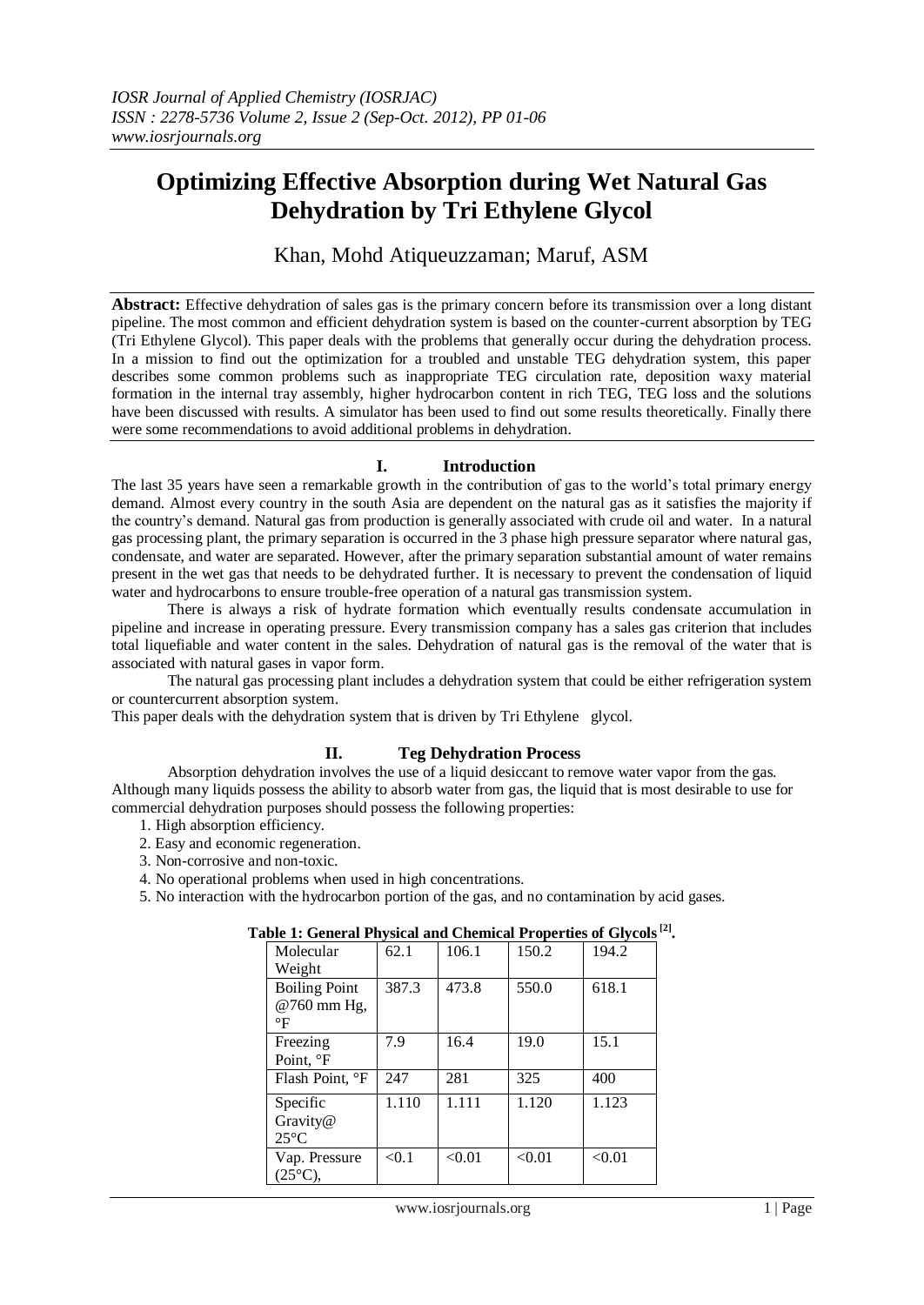| mm Hg                 |              |          |          |            |
|-----------------------|--------------|----------|----------|------------|
| Aqueous<br>Solubility | miscib<br>le | miscible | miscible | l miscible |

The glycols, particularly ethylene glycol (EG), Di ethylene glycol (DEG), Tri ethylene glycol (TEG), and Tetra ethylene glycol (T4EG) comes to closest to satisfying these criteria to varying degrees. Water and the glycols show complete mutual solubility in the liquid phase due to hydrogen-oxygen bonds, and their water vapor pressures are very low. One frequently used glycol for dehydration is Tri ethylene glycol, or TEG, and the discussion of this paper will be limited to Tri ethylene Glycol.

#### **III. Process Description**

TEG-dehydration process can be divided into two major parts, gas dehydration and solvent regeneration. In dehydration, wet gas is dehydrated by countercurrent absorption process by TEG and in the regeneration, water is removed from the solvent (TEG); and after regeneration fresh (lean) TEG is fed back to contactor tower.

Generally a TEG-dehydration unit is contains: absorption column, flash tank, heat exchangers, inlet scrubber and regenerator, (Figure 1).

During the process, fresh (lean) TEG enters to the absorption column at the top side. After absorption, rich solvent is collected at the bottom of the column and enters into the regeneration system. Wet gas enters to the absorption column after passed through inlet scrubber (optional). In most cases using an inlet scrubber is optional, as it solely depends on the amount of the liquid present in the wet gas. The scrubber removes free liquid and liquid droplets in the gas, both water and hydrocarbons the scrubber decreases the amount of water that has to remove in the absorption column, and this also decreases the size of the column and therefore decrease the TEG needed in process.

For effective dehydration process  $[4]$  the temperature difference between the two streams should be around 10~15 degree. The hot lean TEG fed to the contactor column generally have a higher temperature that needs to be reduced and a gas glycol exchanger is used where the lean TEG exchanges heat with the gas outlet from the Contactor tower.



Figure 1: Typical Gas dehydration system<sup>[1]</sup>

The flash tank used for removal of absorbed acidic gases and higher hydrocarbons in TEG before rich solvent enter to the regenerator, which is a distillation column, and separate the TEG and water content. Of rich TEG is preheated in another heat exchanger before it fed to the regeneration section. The regenerated lean TEG then exchanges heat with incoming rich stream that eventually decreases its temperature. And finally the lean TEG is fed to the contactor tower.

The glycol rate out of the Glycol Contactor is controlled by a level control valve and the inlet flow rate of glycol is determined the TEG pump discharge. The glycol temperature returning from the regeneration skid is monitored. The temperature of the dehydration system varies at a close range from 100 to 140 Deg F. The differential pressure across the contactor packing section is monitored and a high differential pressure alarm refers blockage of the packing structure. The dew point of the outlet gas from the contactor tower is monitored through a moisture analyzer.

#### **IV. Common Process Troubleshooting**

**Off-spec moisture** could be caused by:

Countercurrent absorption process by Tri ethylene glycol depends on certain process parameters<sup>[5]</sup>:

- 1. TEG circulation rate.
- 2. High pressure separator equilibrium conditions
- 3. Inlet Gas temperature
- 4. Differential pressure of the contactor column.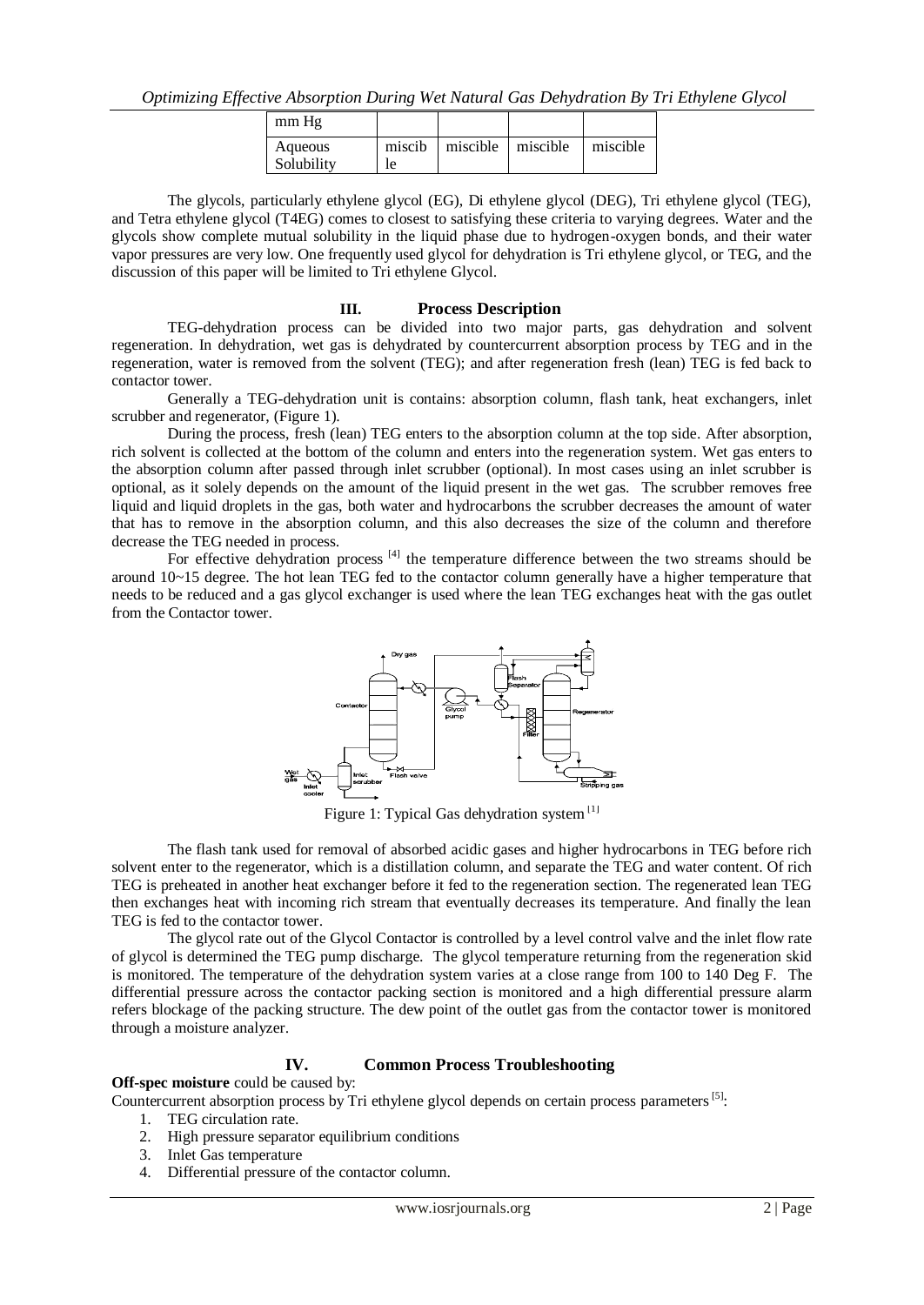- 5. Striping Gas flow rate
- 6. Hydrocarbon flushing on the flash separator.

# **V. TEG Circulation Rate**

Various studies have been made about the TEG water equilibrium and the actual circulation rate that is naturally required for any design process may still vary. However, the circulation rate can be calculated with the aid of different equations<sup>[3]</sup>:

The basic absorption equation may be written as:

*Absorption Efficiency*, 
$$
E_a = \frac{y_{n+1} - y_1}{y_{n+1} - y_0}
$$

Where,

- $y_{N+1}$  = =Mole fraction of water in entering wet gas
- **y1**= Actual mole fraction of water in dried gas leaving
- **y0**= Water content of dried gas if it is equilibrium with the entering glycol
- **A**= Absorption Factor
- **L**= glycol Circulation rate
- **V**= Gas flow rate
- **N**= Number of theoretical plates in the absorber



Absorption Factor,  $A = L_0/(KV_{N+1})$ <br>Figure 2: Absorption Efficiency Vs Absorption Factor <sup>[3]</sup>

The equilibrium relationship of water with the TEG can be calculated with the aid of activity coefficient. The reliable method for calculating the equilibrium constant (K) of TEG water system is,  $K = (Y_w)(\gamma) = BW(\gamma)$ 

Here,

 $y_w$  = Mole fraction of water at saturation over 100% liquid

 $\gamma$  =activity coefficient for water in the TEG-water system

**W**=Water content on a mass per volume basis, at saturation

B=1.33(E-06) When W=Kg/106 std/m3

B=2.11 (E-05) When W=lbm/MMSCF

An average K at average concentration cannot be found until the circulation rate is fixed, so a simple trial and error method is involved. For most dehydration applications the increase in K from the lean to rich TEG is proportional to the increase in L/V, so the absorption factor, A= LV/K is unchanged.

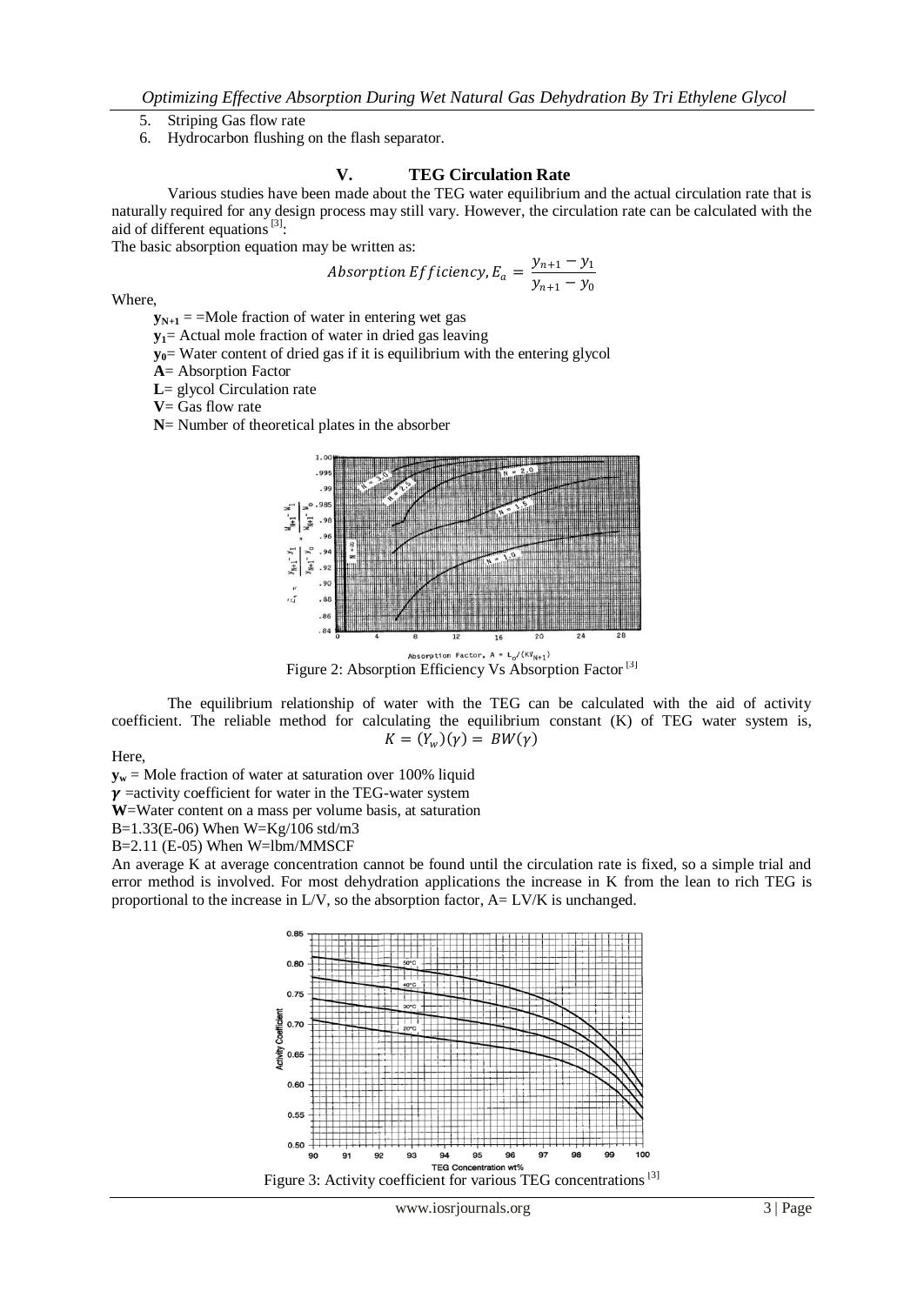For a given circulation rate, the values of inlet and outlet water content, gas flow rate absorber pressure is fixed. Using a correlation for determining the K value of water in a TEG water system, values for  $y_0$  and K are available. Hence the TEG circulation rate L can be calculated when the value of N is known.

# **VI. Test Conditions [7]:**

The effect of process parameters have been studied in a typical gas processing plant in Bangladesh. Sweet natural gas is feed to the contactor designed for 200 MMSCFD and the operating pressure was 1150 Psi.

The carbon steel contactor sizing is  $19' - 4''(460 \text{ ft}^3)$  with 316L SS Packing With Chimney Tray having four 12" pipes.

Glycol circulation rates have been tested in different inlet gas temperatures and reboiler operating conditions:



(Contactor Inlet Gas Temperature fixed at 90 Deg F)

The result clearly shows the optimum operating point of TEG reboiler points. Lower dew points have been resulted TEG reboiler is operated in 380 degree F. The optimum circulation rates under the operating conditions are also evident in the result. It is certain that under the design condition, lowest dew point refers the corresponding circulation rate somewhere between 14 and 15 GPM.



Figure 5: Water content VS circulation rates and inlet gas temperature <sup>[7]</sup> (Reboiler Operating Temperature 380 Deg F)

Another graph has been plotted based on the inlet gas temperatures of the contactor. The results clearly show that lower inlet gas temperature to the contactor requires less amount of TEG circulation. However it will be more clear if there were another graph representing the experimental results under 75 Deg F but due to the raw gas temperature. The results are limited to the value of 75 degree F.

Flow direction and settling time are directly related to the water content in the wet gas from the high pressure separator. The following graph contains results on two different equilibrium conditions. Initially the high pressure separation was designed to handle 200 MMSCFD of sweet natural gas with and operating pressure of 1120 psig. Later a cyclone separator has been installed to increase the settling time and flow direction of the inlet fluid. Lab results confirm that initially HP separator outlet gas stream contained around 40 lb/MMSCF and after medication the amount came down to 31 lb/MMSCF. As the inlet water content decreases due to the equilibrium condition, lower dew points have been observed in same TEG circulation rates.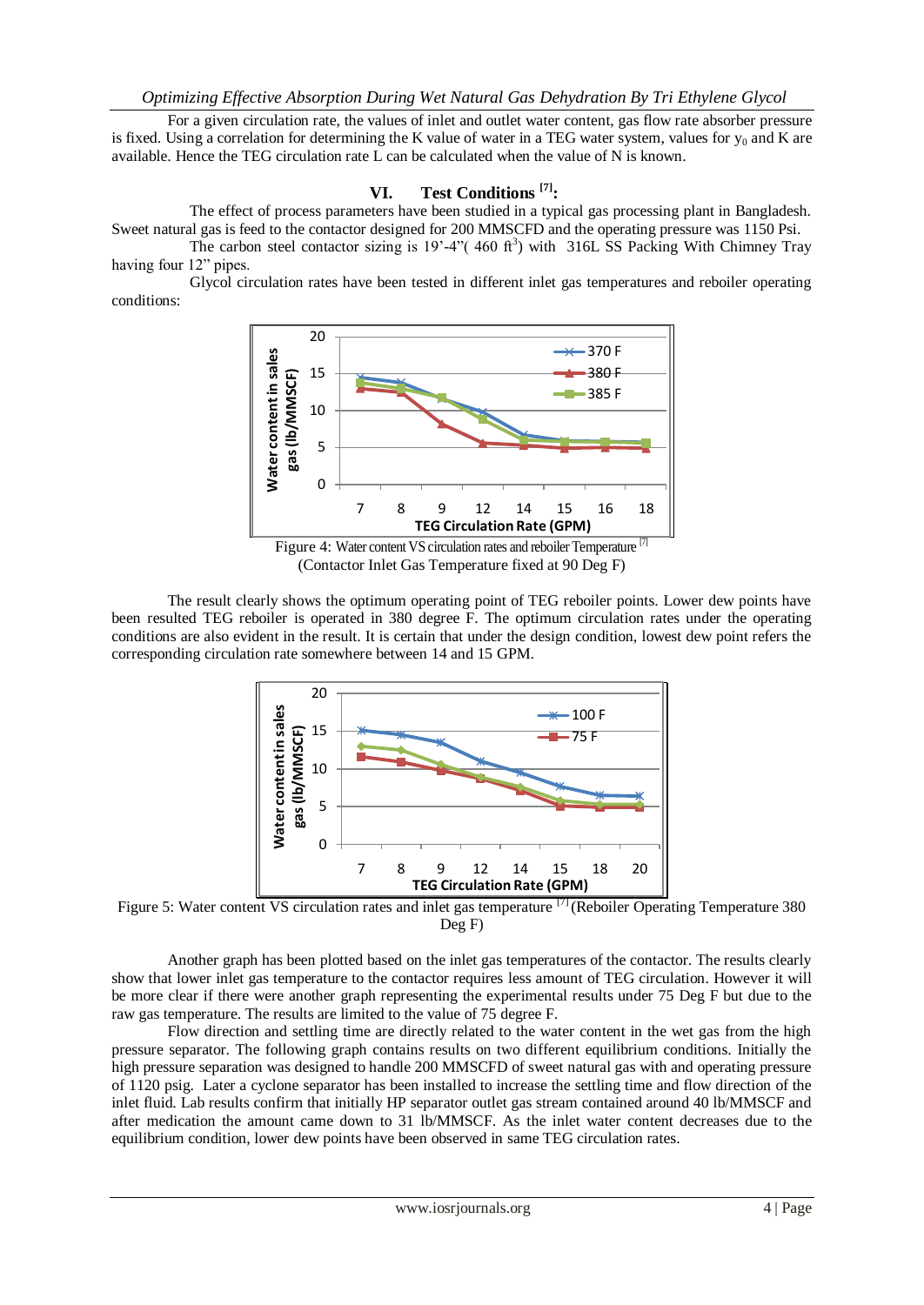

Figure 6: Water content VS circulation rates in different settling time [7]

# **VII. Stripping Gas In The Reboiler**

Stripping gas flow rate is actually a parameter in the stripping column of TEG regeneration system, which is a function with the reboiler efficiency.



Figure 7: Water Removal Efficiency VS Stripping Gas Flow Rate

We have tested different stripping rate conditions of the reboiler and calculated the water removal efficiency from the rich glycol at given circulation rates. As countercurrent absorption in contactor is directly dependant on the quality of the lean TEG fed to the contactor, higher efficiency of water removal (more than 99%) is one of the main areas of concern in optimization of this process.

# **VIII. Differential Pressure of the Contactor Column**

The differential pressure across the packing of the contactor indicates the proper passage for liquid and gas flow. Higher hydrocarbon content present in the wet gas of contactor inlet leads to the deposition of some waxy materials or sludge that eventually increase the PDI across the packing of the contactor. As a result the TEG cannot be distributed equally as less amount of surface area is exposed to the contact with wet gas.